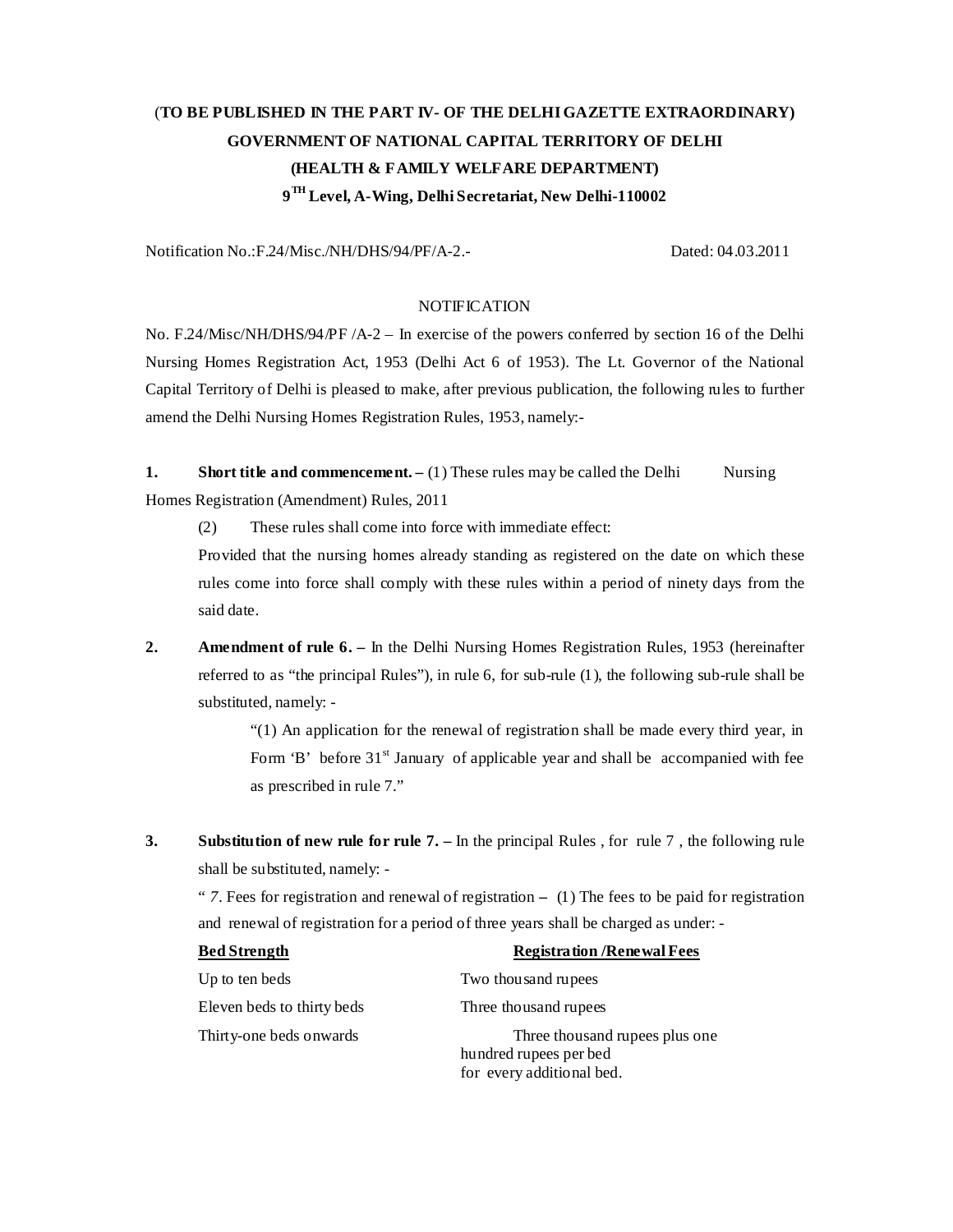- (2) Where the fee for renewal is not deposited in time as required under rule 6, an additional late fee amounting to ten percent of the renewal fee shall be charged per month or part thereof.
- (3) Failure to file an application for renewal of registration within six months of the last date prescribed under sub-rule (1) of rule 6, shall result in refusal of the application for renewal and removal of name from the register after giving an opportunity of being heard."
- **4.** Substitution of new rule for rule 11. In the principal Rules, for rule 11, the following rule shall be substituted, namely :-

"11. Issue of duplicate certificates**. –** In the event of a certificate of registration being lost, mutilated or destroyed, the holder may apply to the supervising authority for a duplicate certificate and the supervising authority, if it thinks fit, may issue a duplicate certificate upon payment of a fee of five hundred rupees. A certificate issued under this rule shall be marked as 'DUPLICATE'."

**5. Amendment of rule 12.** – In the principal Rules, in rule 12, –for sub-rule (1), the following sub-rule shall be substituted, namely:-

"(1) The keeper of a nursing home shall keep –

(a) a register of patients admitted into the nursing home as per form D appended to these rules and submit the same as per the guidelines framed by the supervising authority from time to time;

(b) a correct alphabetical index of the names of the patients admitted in the nursing home in accordance with the admission register as per Form "D" ;

(c) a record of health of every patient admitted in the nursing home containing the following information in addition to any other information, that may be required by the supervising authority and submitted as per guidelines framed by the supervising authority from time to time:-

- (1) Admission number
- (2) Name ---------------------------------son/daughter/wife of Shri------------------
- (3) Age
- (4) Sex
- (5) Occupation
- (6) Religion
- (7) Doctor in charge of the case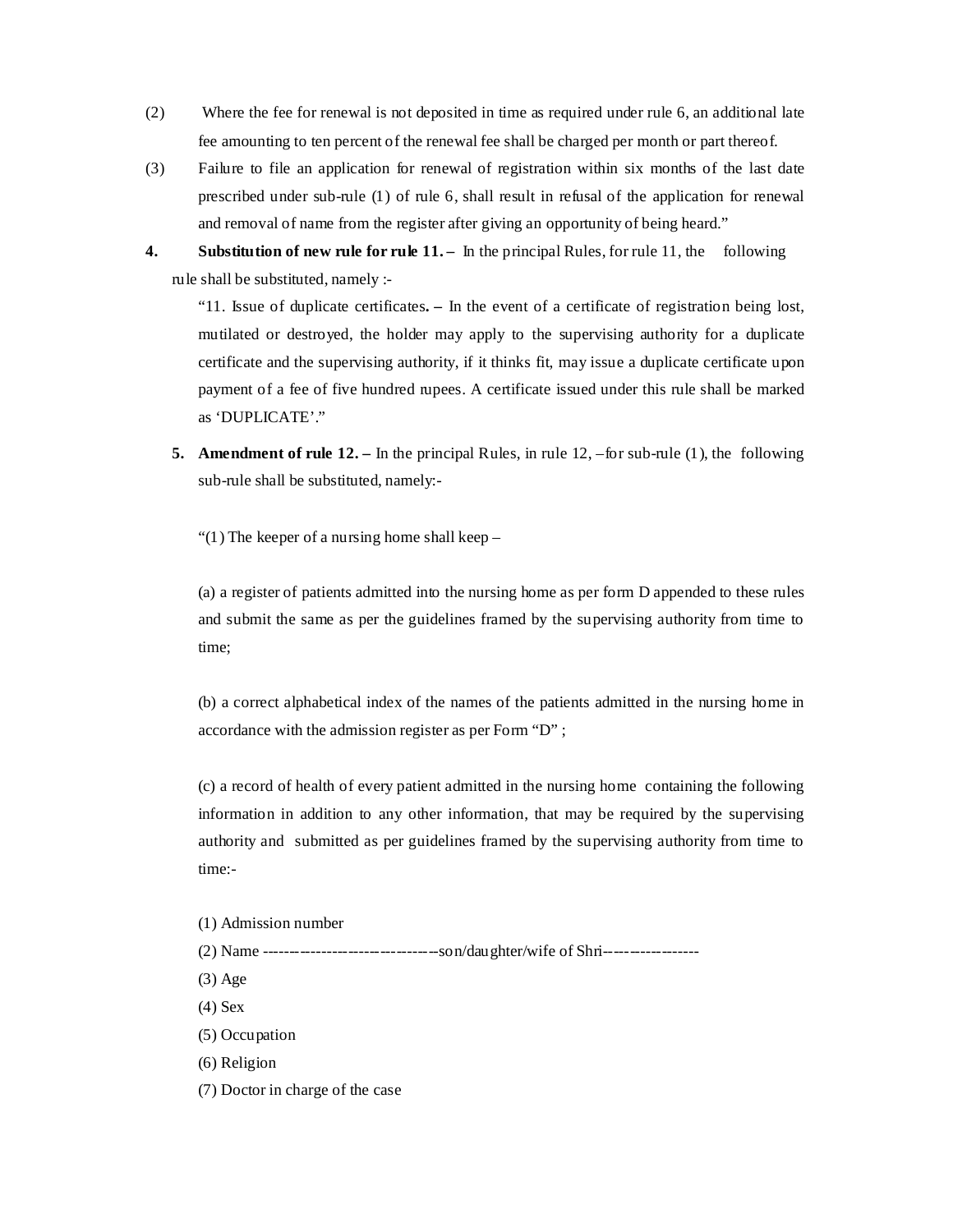- (8) Date and time of admission
- (9) Date of discharge
- (10) Admitting diagnosis
- (11) Final diagnosis
- (12) Result/outcome of the case
- (13) Case summary
- (14) Record of investigations
- (15) Consent
- (16) Details of operative procedure and anesthesia, if given
- (17) Records of treatment
- (18) Records of nursing care
- (19) Special record and progress notes for patient admitted in ICU/ICCU
- (20) Diet
- (21) If medico legal case, date and time of information to police
- (22) Summary of medico legal case given to police;

(d) in the Form "E" appended to these rules, a record of every maternity case admitted into the nursing home and of every child delivered;

(e) a record of all the miscarriages, medical termination of pregnancies and stillbirths occurring in the nursing home as per the provisions of The Medical Termination of Pregnancy Act, 1971 (34 of 1971) in Form F1 and The Pre-Natal Diagnostic Technique (Regulation and Prevention of Misuse) Act, 1994 (57 of 1994) in Form F2."

**6.** Substitution of new rule for rule 13. – In the principal Rules, for rule 13, the following rule shall be substituted, namely: -

"**13.Intimation of death occurring in nursing home**. **–** If any death occurs in the nursing home, the keeper of the nursing home shall, furnish the information in respect of such death within stipulated time to the Medical Officer of the concerned local authority, i.e., MCD/NDMC/Cantonment Board, having jurisdiction over the area in which the nursing home is situated".

**7. Amendment of rule 14.-** In the principal Rules, in rule 14, for the 'Schedule', the following 'Schedule' shall be substituted, namely:-

## **"SCHEDULE**

(See rule 14)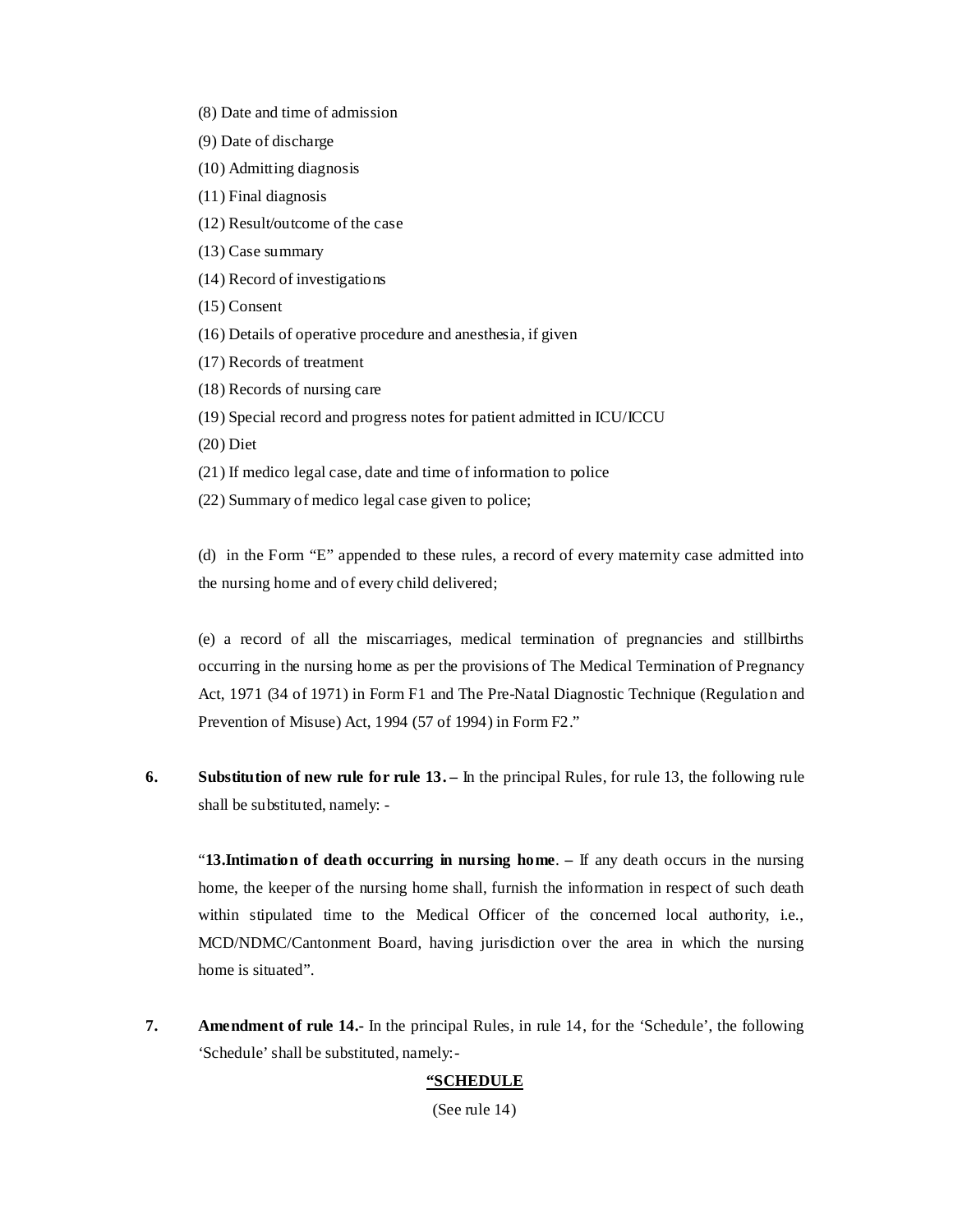#### **Requirements to be complied with by a nursing home:**

1. **Location and surroundings. –** The nursing home shall be situated in a place having clean surroundings and shall have sufficient facilities for parking area for the visitors, as per norms of Master Plan for Delhi 2021 (MPD 2021).

#### 2. **Buildings. –**

- 2.1 The building /premises for a nursing home shall conform to the land use as prescribed under Master Plan for Delhi (MPD) 2021.
- 2.2 The rooms in the nursing home shall be well ventilated and lighted and shall be kept in clean and hygienic conditions. Arrangements shall be made for cooling the rooms in summer and heating them in winter.
- 2.3 The walls of the labour room and operation theatre up to a height of 1.22 metre (4 feet) from the floor shall be of such construction as to render it waterproof. The flooring shall be such as not to permit retention or accumulation of dust. There shall be no chinks or crevices in the walls or floors.
- 2.4 Aseptic conditions shall be maintained in labour room and the operation room.
- 2.5 Adequate arrangements shall be made for isolating patients of septic and infectious cases.
- **3. Space accommodation for the patients, etc.**
- 3.1 A nursing home providing facility for a single specialty or additional specialty shall have sufficient waiting area for the patients and attendants with proper sitting arrangements and other facilities near the reception/registration counter and shall have appropriate infrastructure according to the specialty or specialties. The floor space in the general nursing home shall not be less than 7.43 square metre (80 square feet) for one bed and additional minimum 5.57 square metre (60 square feet) for every additional bed in the room and the area shall not include the area for toilet for the patient. A nursing home shall have minimum of two beds for admission of the patients.
	- 3.2 A nursing home having facility for intensive care shall, in the main areas, have a space of 11.15 square meter (120 square feet) per bed with at least three feet area on all sides of the bed to be kept unencumbered for free movement of the staff and the equipments. There shall be sufficient storage space for medicines and equipments (for ventilators, special beds, suction machine, transport equipment, wheel chair carts, monitors, etc.). The intensive care units shall have study large shelves, wide room access with touch less/mechanical door openers and outlets for battery charging. The space for doctors/staff on duty shall be in addition to the intensive care unit bed space. The supportive service rooms (changing rooms,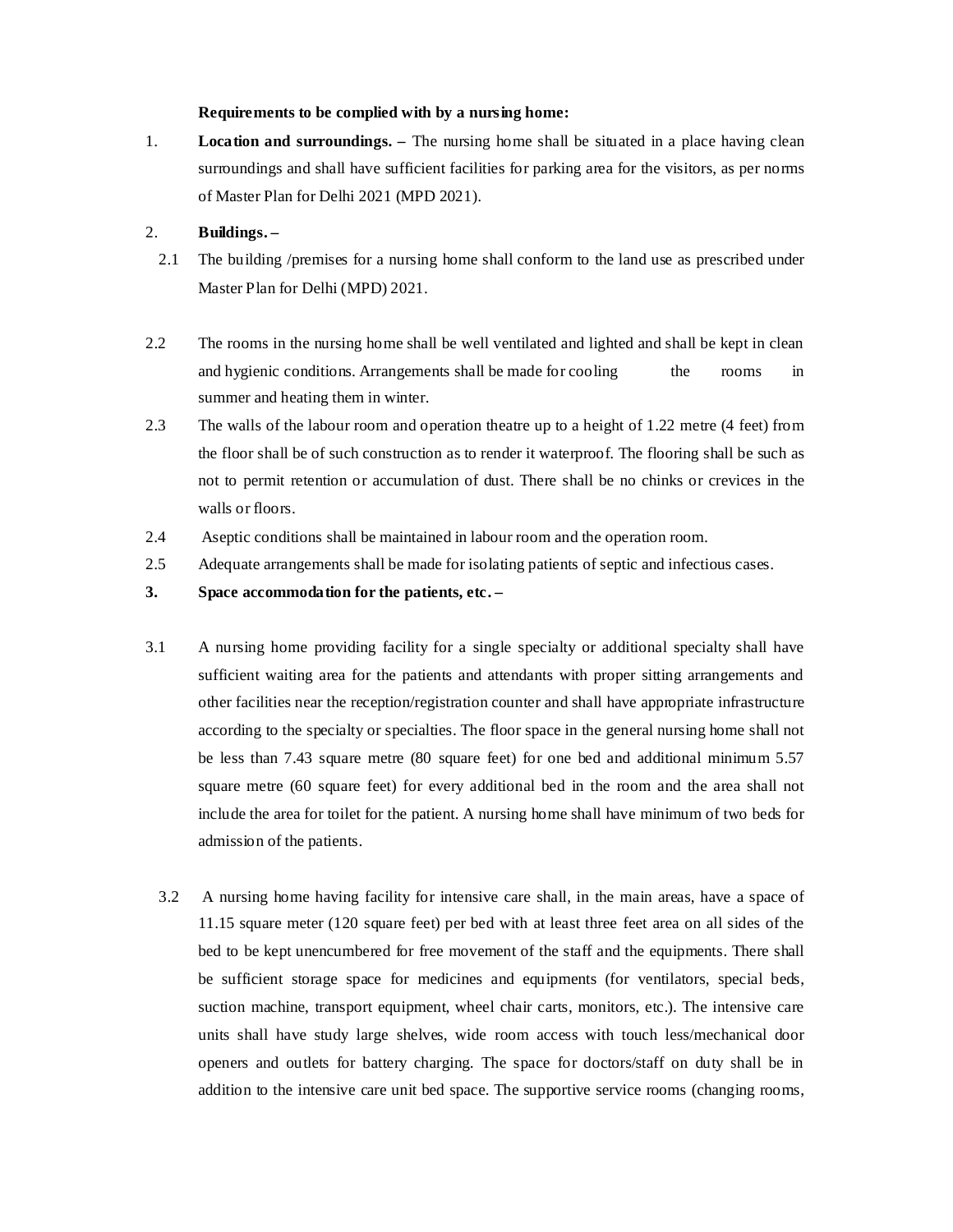duty rooms and attendant rooms) shall be near the intensive care unit. There shall be space for readily accessible storage (one for 2/4 bedded pod; 3-4 for 10 bedded ICU), crash cart alcoves (with electrical outlets), medication station, refrigerator, lockable cabinet (for narcotics), countertop work area, storage cabinet/drawers, X-ray view box.

- 3.3 Besides the main areas in the intensive care units, the ancillary areas shall include space for communication (house telephones, intercommunication system and emergency code alarm system), clerical space (filing cabinets and drawers) and public space adjacent to unit and prayer area.
- 3.4 A nursing home which intends to provide facilities for a newborn nursing or neonatal care unit shall have 4.65 square metre (50 square feet) per neonatal bed with provision of separate area for hand wash and gowning, formula preparation, stores and duty room for doctors. The floor area and walls upto 1.22 metre (4 feet) shall be washable.
- **4. Operation theatre and labour room. –** The operation theatre shall be provided with a minimum floor space of not less than 13.94 square metre (150 square feet) and a separate labour room with an area of not less than 9.29 square metre (100 square feet) per table. The labour room shall have the facilities and equipments for neonatal resuscitation unit.
- **5.** Provision of duty room. A duty room shall be provided for the nursing staff on duty and nursing station /staff shall be available at each floor and near patient care areas.
- **6. Storage space**.Adequate space for storage of medicines, food articles, equipments, etc. shall be provided and the storage cabinets should label the items therein.
- **7. Water supply.** The water used in the nursing home shall be pure and of drinkable quality.

#### **8**. **Health, clothing and sanitary requirements of staff. –**

- 8.1 The staff employed shall be free from contagious diseases, and shall be provided with clean uniforms suitable to the nature of their duties.
- 8.2 The workers shall be medically examined at the time of employment and periodically so examined thereafter. The worker shall be vaccinated against all contagious diseases to which they are exposed or have a high risk of being exposed.
- **9. The equipments and Linens, etc. .** The nursing home shall **–**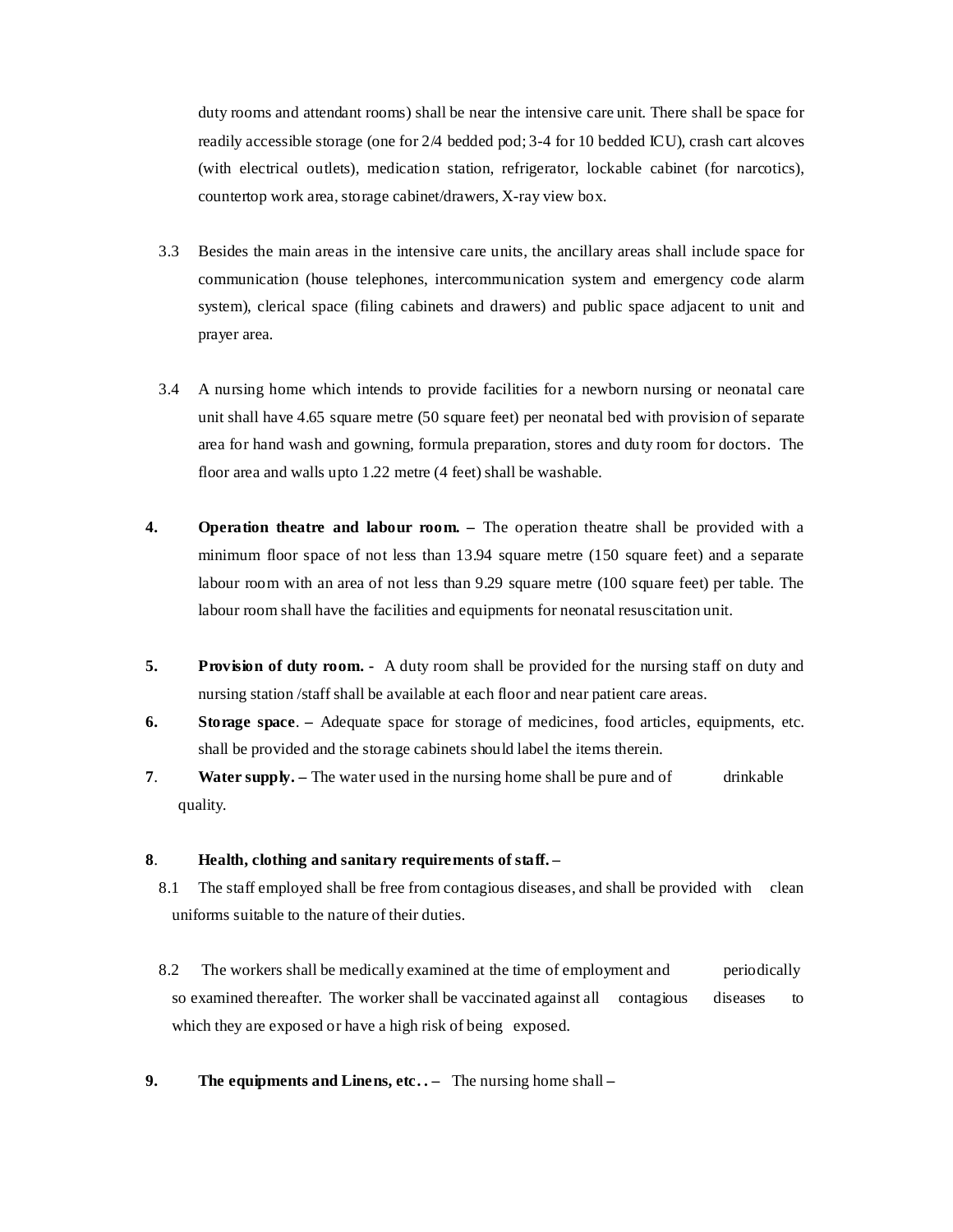- 9.1 provide and maintain adequate number of commodes, bedpans and slop sinks, with flushing arrangements;
- 9.2 have high pressure sterilizer , instrument sterilizer , instrument washer disinfector and ward items washer disinfector ( for bed pans, kidney trays and urine bottles) ;
- 9.3 have an uninterrupted supply of oxygen through adequate number of oxygen cylinders fitted with all necessary attachments and flow meter, for safe and hygienic delivery of oxygen to the patients;
- 9.4 have apparatus for transfusions, necessary equipments, instruments, apparatus and medicines of such quality and numbers, as are required in accordance with the services offered by the nursing home;
- 9.5 have the equipments and drugs required in the neonatal resuscitation unit in the labour room and in the neonatal care unit as per guidelines framed by the supervising authority from time to time;
- 9.6 have monitoring, diagnostic, radiological, therapeutic/supportive in case providing facilities for intensive care and bedside facilities and availability of drugs as per the guidelines framed by the supervising authority from time to time;
- 9.7 have adequate quantity of bed sheets , mattresses, pillows, blankets, draw sheets and other linens;
- 9.8 have a separate almirah under lock and key for poisons.
- **10. Food.** If the nursing home provides diet to the patients, it shall be prepared and served in hygienic conditions.

### **11. Nursing Staff. –**

11.1 There shall be one qualified nurse on duty at all times having minimum qualification as general nursing and midwifery course, registered with the Delhi Nursing Council, for every ten beds or a fraction thereof in the nursing home: Provided that a part of nursing staff may be substituted with the prior approval of the supervising authority by other trained staff like midwife etc. according to the specific needs of the nursing home**.**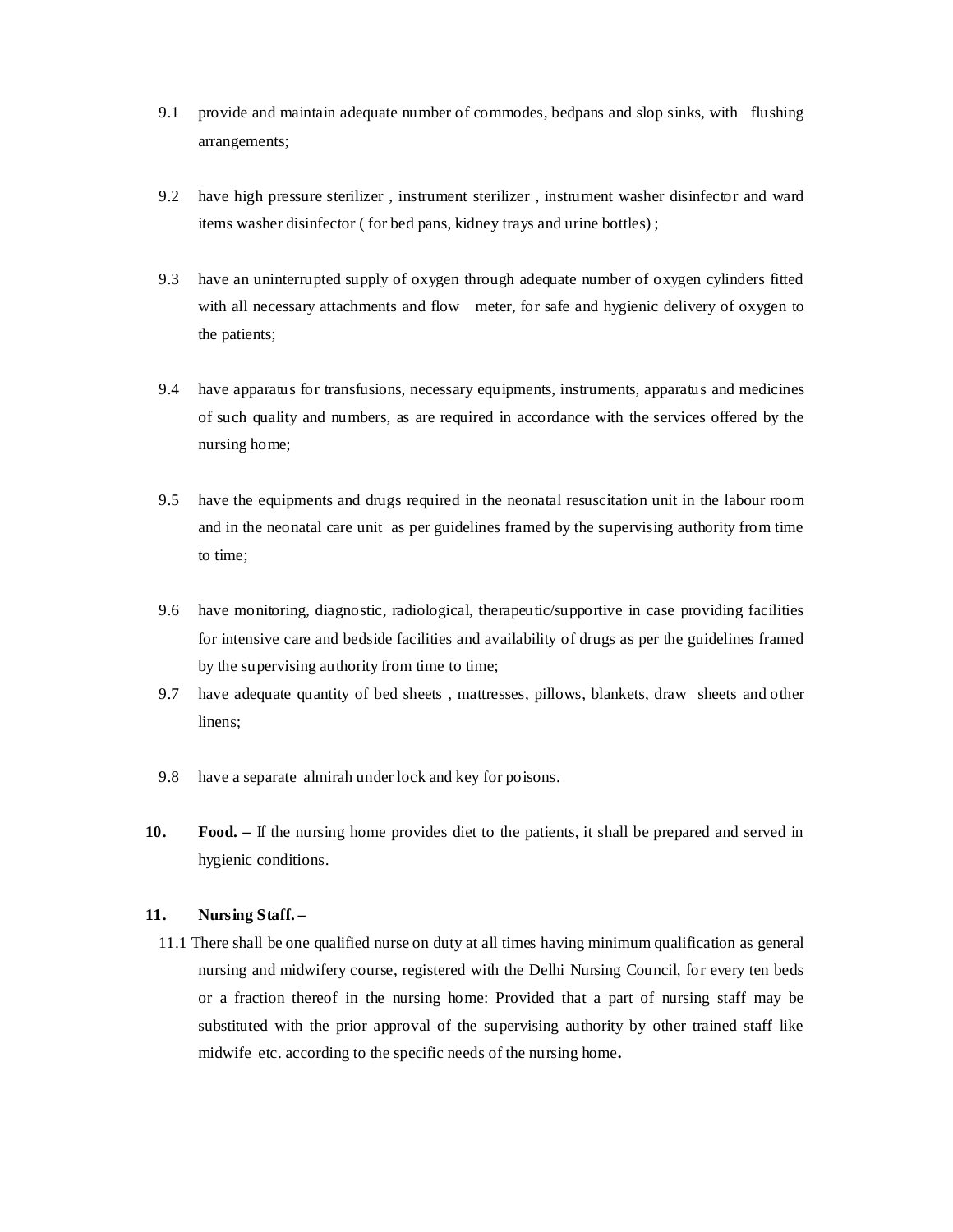- 11.2 The nursing home providing facilities of intensive care shall have the qualified staff nurses with experience of working in a 10 bedded ICU/CCU for one year. At one point of time there shall not be more than 40% inexperienced staff nurses, who have not had experience of working in intensive care unit for one year, thus ensuring that there would be availability of minimum 60% experienced staff nurses in one shift. The staff nurses shall be available in the ratio of 1:1 for patients on ventilators and 1:4 for patients who are not on ventilators round the clock and for every 10 nurses there shall be one qualified supervisor who can be one of the senior nurse in the intensive care unit round the clock. The paramedical staff posted in the intensive care unit shall have the previous experience of working in the intensive care unit.
- 11.3 The nursing home providing newborn nursing or neonatal care unit shall also have 1:1 nurses patient ratio.
- **12**. **Records.** Separate stock registers shall be maintained by the nursing home for
	- (a) equipment,
	- (b) instruments and
	- (c) linens.

### **13. Doctor. –**

13.1 There shall be one qualified doctor of modern scientific system of medicine having registration with the Delhi Medical Council, round the clock for every 25 beds or fraction thereof, and the consultant of the concerned specialty shall be on call, in the nursing home.

Provided that in such nursing homes where for any medical/surgical procedures the night stay of the patient after admission may not be required, the availability of a doctor at night may be exempted with the prior approval of the supervising authority, however, the doctor shall be on call duty, and there shall be nursing staff on duty round the clock.

13.2 In the nursing homes providing intensive care, there shall be a postgraduate doctor (MD) in the relevant specialty ICU. In case of nursing home providing facilities of super specialty, the consultant of relevant specialty shall be available on call.

 Provided that in case of non availability of a postgraduate doctor, a doctor after graduation, having experience of working for one year in a 10 bedded general ICU/CCU under the supervision of a consultant, may be considered for working as resident